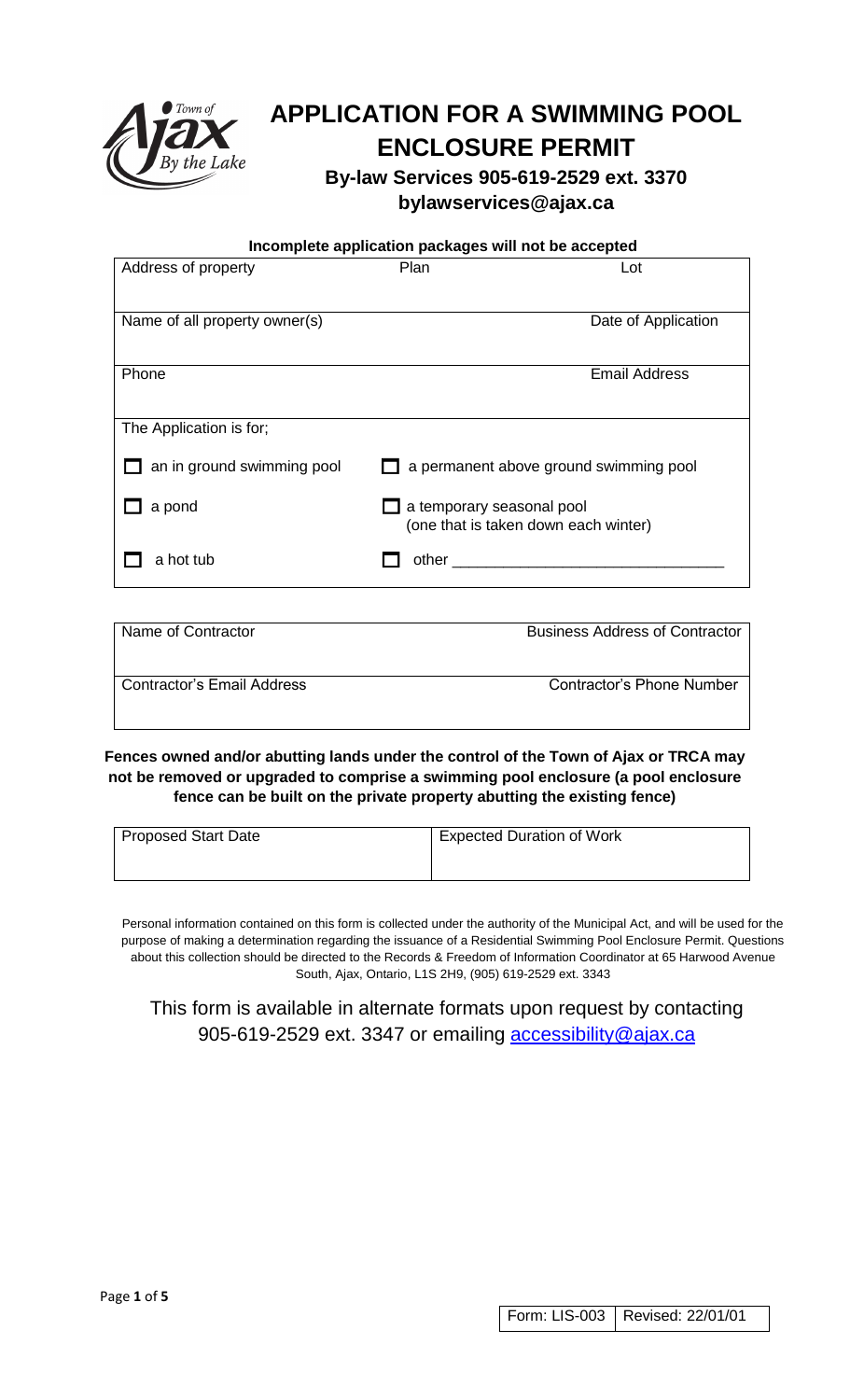#### **Conditions for Occupancy of the Boulevard**

**IF** Town owned lands/trails/parks will be utilized during the installation of the pool and/or fencing, a Crossing of Parklands Permit is required.

**IF** materials or unlicensed equipment will be stored or utilized on the road, and/or a crane will be used to install a pool, a Road Occupancy permit is required.

Excavated material may not be piled in such a manner as to obstruct vehicular traffic or pedestrian traffic.

Equipment is not permitted to access the property or utilize the boulevard for the storage of materials within 3m of a boulevard tree.

All sodded areas are to be restored as soon as possible. Ditches, culverts and driveway entrances shall be repaired or replaced promptly. All surplus material shall be removed, and the area cleaned and returned to its original condition.

If any maintenance or repair work requested by the Town has not been accomplished in the prescribed time interval or to Town standards, all work will be completed by Town forces and billed to the property owner.

If the applicant should fail to meet the requirements of this Boulevard Occupancy, the Town may take such steps as deemed necessary to correct the deficiencies at the expense of the property owner, and this permit shall be deemed to have been withdrawn. The decision of the Town is final.

I/We agree to the conditions set forth regarding occupancy of the boulevard and agree to assume all costs incurred by the Corporation of the Town of Ajax as a result of the occupancy.

#### **Digging and Excavation Requirements**

The homeowner and the contractor have a responsibility to ensure that any digging or excavating on private property will not damage any underground utility services such as gas, phone, water main etc.

#### Calling for locates prior to digging is the law!

Damaging underground services can have serious consequences. A ruptured gas line could explode, a cut water line could cause floods, and severed communication lines mean the loss of essential services. You could be liable for expensive restoration costs and potential legal actions initiated by the utility provider.

# **BEFORE YOU DIG ……**

Request your free locate by contacting Ontario One Call at on1call.com or call 1-800-400-2255 (The service requires 5 business days to process the request)

Please note if your property contains any underground privately installed services (for example, you may have a gas line that goes from your gas meter to your barbeque or you may have an electrical line that goes from your house to your garage). You may need to hire someone to find these pipes and cables for you.

**Name of Applicant (please print neatly)** Signature of Applicant

**(This section must be completed by one of the property owners – the contractor cannot sign as the applicant)**

**\_\_\_\_\_\_\_\_\_\_\_\_\_\_\_\_\_\_\_\_\_\_\_\_\_\_\_\_\_\_\_\_\_\_\_ \_\_\_\_\_\_\_\_\_\_\_\_\_\_\_\_\_\_\_\_\_\_\_\_\_\_\_\_\_\_\_\_**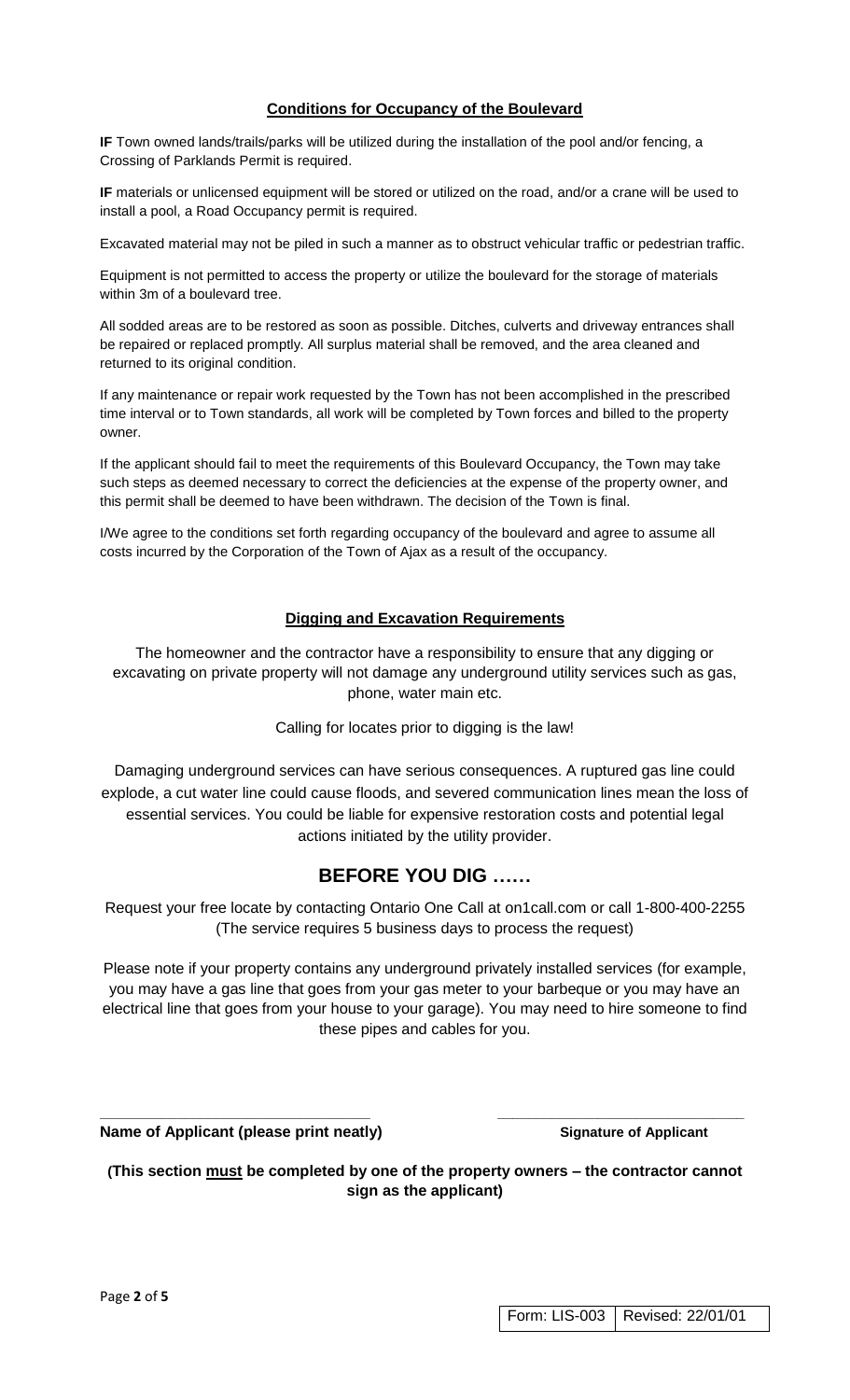# **Engineering Recommendations**

- 1. All storm water shall be directed in such a manner that water will not accumulate at or near a building including foundation walls, windrows, entrances and walkways.
- 2. Where the existing grade is altered due to grading, excavation, filling or any other related work, all such work, shall be undertaken and completed in accordance with good engineering practices to ensure stable conditions and so as not to adversely affect or damage public or private property.
- 3. All yards shall be graded between 2.00% and 5.00%. Slopes greater than 5.00% shall utilize transitional sodded slopes not greater than 3 to 1.
- 4. Existing drainage must be maintained during and after construction.
- 5. Retaining walls shall be set back from a lot line a minimum of 140mm.
- 6. Concrete aprons surrounding an in ground pool shall be set back a minimum of 600mm unless approved by the Engineering section.
- 7. Side and rear yard drainage shall be maintained after the installation of the swimming pool.
- 8. All storm water shall be directed in such a manner to drain away from all structures and walkways so as to not adversely affect or damage public or private property.
- 9. The apron and water's edge must be a minimum of 1.2m from any easement.

### **Required Attachments**

### **5 business days is required for the application to be reviewed by Staff – approval will not be granted until the application package has been reviewed**

- $\Box$  Permit fee as per the Fees and Charges By-Law
- Copy of Site Plan
- $\Box$  Clearance letter from the Builder/Developer stating they have no objections to the installation (**IF** the Town has not assumed the Subdivision and the applicant's access route will cross Builder/Developer lands)
- Conservation Authority Permit (Clearance Letter) (**IF** property is located within their screening area)
- $\Box$  Heritage Permit (confirmation of issuance by Planning staff and verification that the permit matches the pool enclosure site plan)

(**IF** property is designated as a Part IV or Part V Heritage Property)

| By-law approval                                                                                                                                                                                                                        | Date | <b>Engineering Approval</b> | Date |
|----------------------------------------------------------------------------------------------------------------------------------------------------------------------------------------------------------------------------------------|------|-----------------------------|------|
| <b>Print Name:</b>                                                                                                                                                                                                                     |      | <b>Print Name:</b>          |      |
| Signature:                                                                                                                                                                                                                             |      | Signature:                  |      |
| T.R.C.A check<br>$\Box$ C.L.O.C.A check<br>Condo Corporation Property Check<br>□ Zoning Check (for exceptions regarding<br>fencing and yard establishment)<br><b>Subdivision Assumption Check</b><br><b>Heritage Designation Check</b> |      | T.R.C.A check               |      |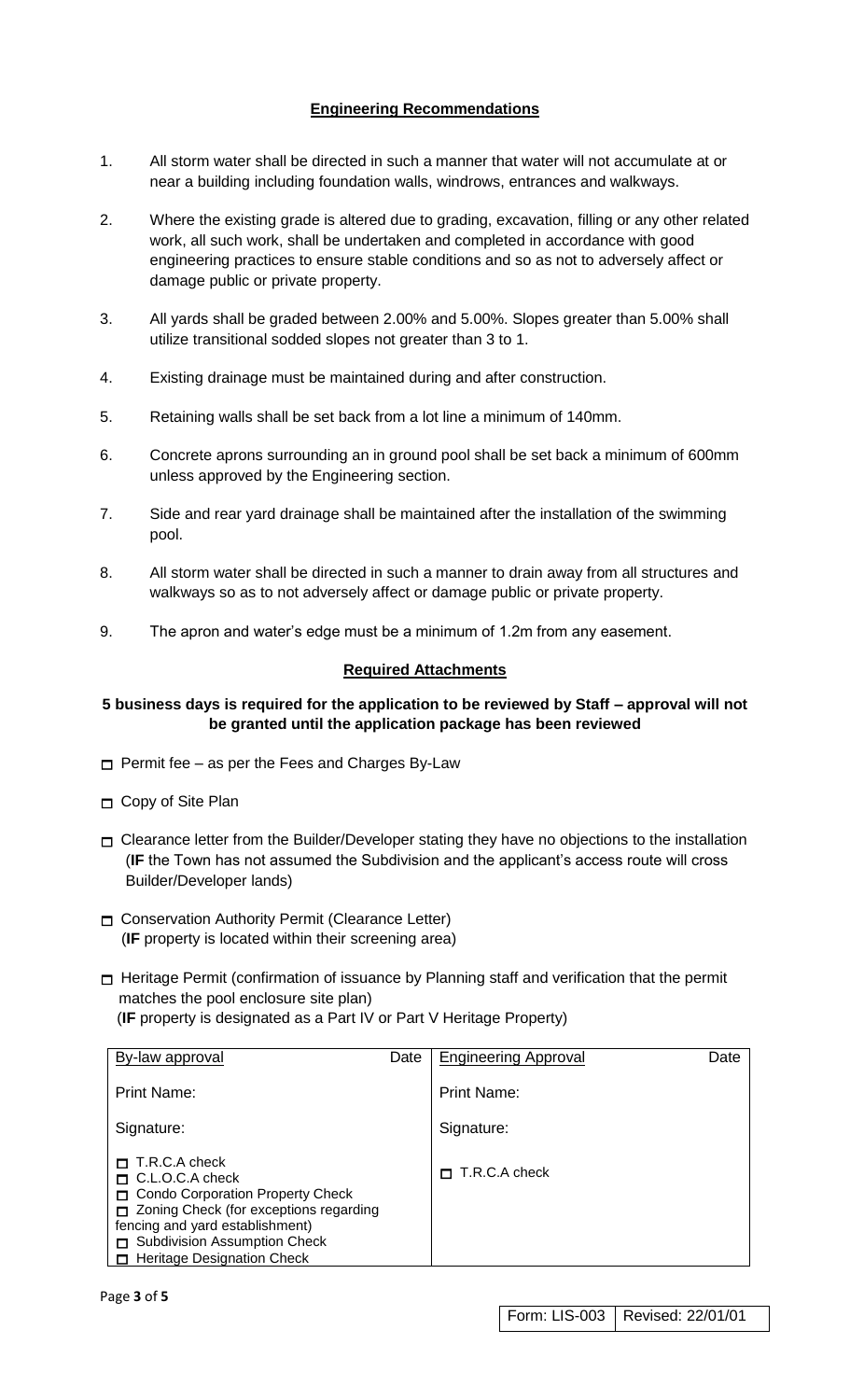## **Schedule "A" – REQUIREMENTS**

### **A conservation Authority Permit may be required if you back onto a green belt. Please contact the Toronto Region Conservation Authority at 416-661-6600 or Central Lake Ontario Conservation Authority at 905-579-0411 for confirmation of requirements.**

A Town of Ajax Pool Enclosure Permit is required for a pool, decorative pond or hot tub greater than 0.5m in depth.

## LOCATION

The water's edge must be a minimum of:

- 1. 1.2m from a building,
- 2. 1.2m from a fence, and
- 3. 1.8m from a door leading out of a dwelling.

#### FENCING AND GATES

A pool shall be completely enclosed. Fences and gates shall be a minimum of 1.5m in height and shall be constructed with;

- 1. Eleven gauge chain link fencing with a maximum of 40mm diamond mesh.
- 2. Vertical board fencing with horizontal member located only at the bottom and the top. Vertical gaps between boards shall not exceed 100mm.
- 3. A fence of equivalent security approved by an Officer.
- 4. Gates shall be self-closing with a spring and self-latching with an approved finger latch located on the inside of the gate. No outside release is permitted.
- 5. Gates shall be kept locked unless a responsible person is present and supervising the area.

### SITE PLAN REQUIREMENTS (see attached example on Schedule "B")

The site plan is a drawing that clearly illustrates the configuration of the property and the location and setbacks of all listed items.

- 1. The drawing must be neat and legible and include the address of the property.
- 2. The location of the pool equipment and set back from the property lines.
- 3. Include and label in metric units the location of the pool and the setback distance from the property lines, fences, easements, all buildings and doors to buildings.
- 4. Include the location of the house on the drawing.
- 5. Include the dimensions of the pool or pond, and any apron or decking.
- 6. A description of all of the fencing and gates (include the material such as chain link, wood, wrought iron etc. and the height of the fence from the ground to the highest point and whether the fence is existing or new).
- 7. The location of any current or proposed retaining walls.
- 8. The location and size of any current or proposed deck or structure.
- 9. The access route to be used to install the pool and fence.
- 10. Include a description of all neighboring properties, i.e. residential, plaza, school, etc.

\* The drawing is not required to be drawn exactly to scale however it is required to be drawn in reasonable proportionality.

\* If you have a survey of the property please include a copy with your application. You may opt to draw your site plan on the survey as the property lines and footprint of the house will already be reflected.



**Communication** 

Self-Latching Latch Self-Closing Gate Spring